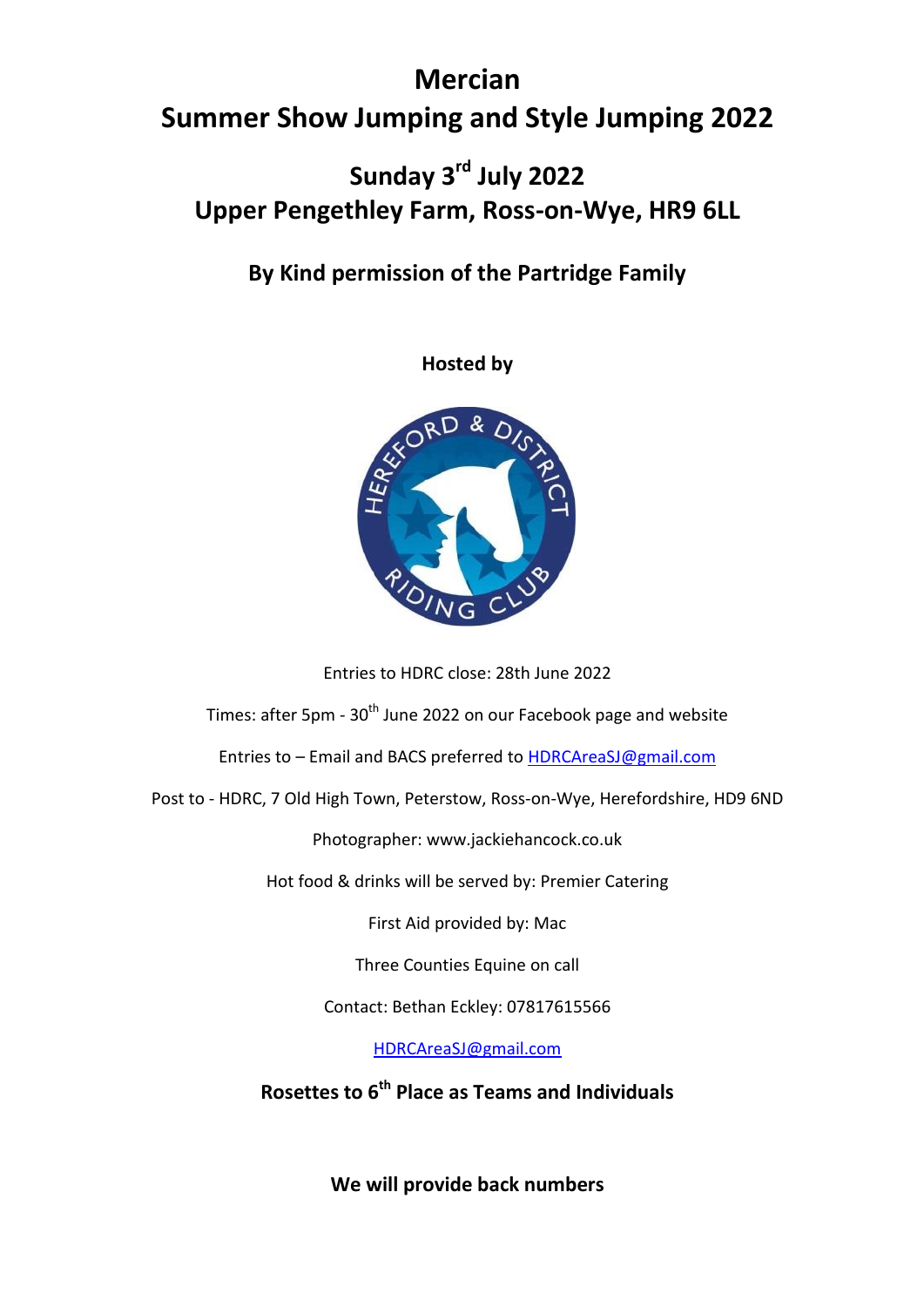#### **All team members will also be judged as individuals.**

#### **RING ONE – Show Jumping**

**Class 1 – 50cm Teams Class 2 – 60cm Teams Class 3 – 70cm Teams Class 4 – 80cm Teams Class 5 – 90cm Teams Class 6 – 100cm Individual**

**Teams can be made up from 3 or 4 members from consecutive heights with three scores to count. Ie 1 member at 50cm & 3 members at 60cm or 2 members at 60cm & 1 member at 70cm or all members at the same height. Team cannot be made up of riders from 3 heights. Results will be done on what height the majority of the 3 scores to count are in.**

#### **RING TWO – Style Jumping**

**Class 7 – 55cm Teams Class 8 – 65cm Teams Class 9 – 75cm Teams Class 10 – 85cm Teams Class 11 – 95cm Teams**

**Teams can be made up from 3 or 4 members from consecutive heights with three scores to count.. Ie 1 member at 55cm & 3 members at 65cm or 2 members at 65cm & 1 member at 75cm or all members at the same height. Team cannot be made up of riders from 3 heights. Results will be done on what height the majority of the 3 scores to count are in.**

DEPENDING ON ENTRIES, CLASSES MAY NOT RUN IN THE ABOVE ORDER OR RINGS

WE ARE HOPING TO START THE RINGS BETWEEN 9.00am AND 9.30am

#### STYLE JUMPING

It is open to teams of four riders and to individuals. Individuals may choose the height at which they jump. Riders jump one round and are judged on the style of their riding. Riders must salute the judge when entering the arena, then canter a figure of eight until the signal to start is given; during this time, they will be judged for style on the flat. When jumping, the rider is judged on how they ride the whole course, particular attention being given to how they ride the turns and present the horse at a fence. The rider needs to show balanced approaches to the fences and be able to maintain a good forward canter in a rhythm. The position of the rider at take-off, in the air, on landing and in the following strides is assessed along with the correct judgement of pace. It is assumed that the rider is aware of the correct leading leg and is able to change it if needed (a flying change correctly and quietly done is acceptable as is a simple change through trot). Style Jumping will be run under the Show Jumping rules set out in section SJ1 unless superseded in this section Please refer to BRC rulebook p.65-67

### **Entry Fees and Details**

**TEAM of 3 STYLE ENTRIES - £36 TEAM of 4 STYLE ENTRIES - £48**

**INDIVIDUAL SHOWJUMPING ENTRY (CLASS 6 ONLY) - £12 TEAM of 3 SHOWJUMPING ENTRIES - £36 TEAM of 4 SHOWJUMPING ENTRIES - £48 Medical cover included**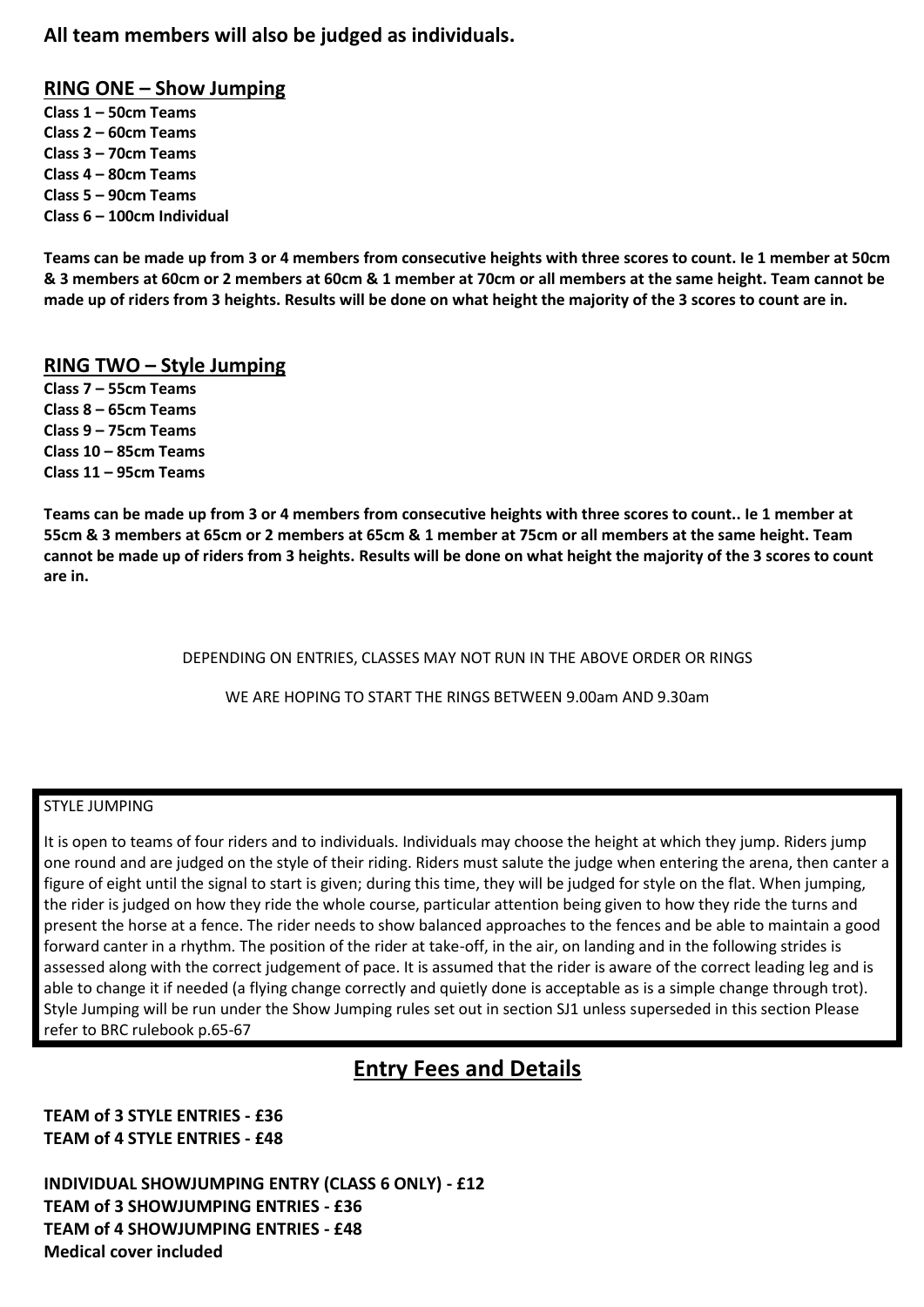# **Entry Form**

| <b>Riding Club</b> |                 |                   |                              |     |
|--------------------|-----------------|-------------------|------------------------------|-----|
| Team Name          | Class<br>Number | <b>Rider Name</b> | Horse Name                   | Fee |
|                    |                 |                   |                              |     |
|                    |                 |                   |                              |     |
|                    |                 |                   |                              |     |
|                    |                 |                   |                              |     |
|                    |                 |                   |                              |     |
|                    |                 |                   |                              |     |
|                    |                 |                   |                              |     |
|                    |                 |                   |                              |     |
|                    |                 |                   |                              |     |
|                    |                 |                   |                              |     |
|                    |                 |                   |                              |     |
|                    |                 |                   |                              |     |
|                    |                 |                   |                              |     |
|                    |                 |                   |                              |     |
|                    |                 |                   |                              |     |
|                    |                 |                   |                              |     |
|                    |                 |                   |                              |     |
|                    |                 |                   |                              |     |
|                    |                 |                   |                              |     |
|                    |                 |                   |                              |     |
|                    |                 |                   |                              |     |
|                    |                 |                   |                              |     |
|                    |                 |                   |                              |     |
|                    |                 |                   |                              |     |
|                    |                 |                   |                              |     |
|                    |                 |                   |                              |     |
|                    |                 |                   |                              |     |
|                    |                 |                   |                              |     |
|                    |                 |                   |                              |     |
|                    |                 |                   |                              |     |
|                    |                 |                   |                              |     |
|                    |                 |                   |                              |     |
|                    |                 |                   | <b>TOTAL</b><br>$\mathbf{f}$ |     |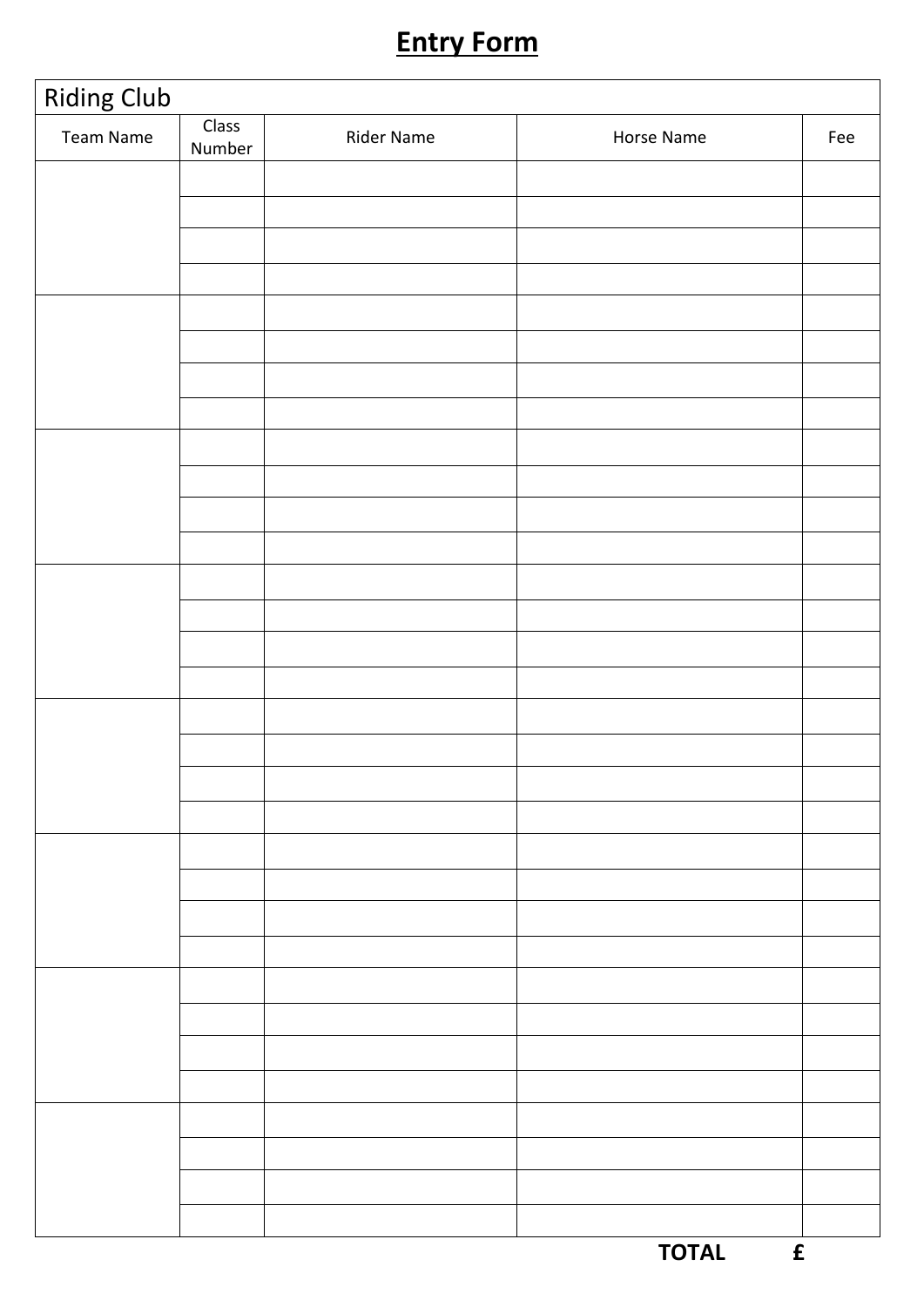The completed form or version of can be sent to the Entries Secretary, email preferred, with payment preferred via BACS to our business account, Hereford and District RC sort code:53-50-41, A/C:55077498. Or cheques to be made payable to Hereford & District Riding Club with club/team name on the reverse.

Please put ref: Club's name/Area SJ and please write paid by BACS & date of payment on the entry form, which should be emailed to Entries Sec, HDRCareaSJ@gmail.com

Late entries may be accepted at the discretion of the organiser with a late surcharge of £3 per rider

Late entries cannot be guaranteed therefore must not be paid for until approval from the organiser has been sought.

TIMES – will be available on the HDRC websit[e www.hereford-riding-club.org.uk](http://www.hereford-riding-club.org.uk/) by the evening of 30<sup>th</sup> June – any requests re timings (we will do our best, but no promises) must be with the Entries Secretary by 28<sup>th</sup> June.

## **Rules & Conditions**

THIS COMPETITION WILL BE RUN UNDER 2022 BRC RULES

It is the team managers' and competitors' responsibility to ensure they and their horses are eligible for these classes and are aware of all relevant rules regarding the competition, tack and turnout etc. These rules are available online in the BRC Handbook 2022 and subsequent amendments. [http://www.bhs.org.uk/enjoy-riding/britishriding-clubs/brc-rulebook.](http://www.bhs.org.uk/enjoy-riding/britishriding-clubs/brc-rulebook)

- COVID-19 Guidance a) Anyone displaying Covid-19 symptoms, however mild, should stay at home. b) Social distancing should be adhered to especially in the secretary's tent. c) Hand sanitisers will be available throughout the show ground – please use them! d) Course walks will take place between classes – please observe social distancing.
- All hats must have a visible aqua BRC/BE/PC hat tag in place before they are used for warming up and competing, to show that it meets the current safety standards. For up to date hat rules please see the current BRC Handbook.
- Your horse must have up to date influenza vaccinations in line with rule G7 in the current BRC Handbook. There is also a checking device on the BRC website, but if you are unsure, please call BRC on 02476 840518.
- From 1st OCTOBER 2020, IT IS A LEGAL REQUIREMENT TO HAVE YOUR HORSE MICROCHIPPED.
- The order and the rings that the classes are run on the day may be altered, depending on entry numbers
- No liability shall fall on the Organisers, Landowners, Judges or Officials in respect of any loss, damage or injury howsoever caused and all competitors are deemed to be liable to indemnify the said persons in respect of any such loss, damage or injury.
- The ruling of the judges are final. All complaints must be put in writing and handed to the secretary with a deposit of £30 within 15 minutes of the incident, returnable if the objection is upheld.
- ALL DOGS must be kept on leads at all times and all faeces picked up, this is a working farm.
- Children under 16 must be under adult supervision at all times
- No entry will be accepted without full payment in advance
- No refunds whatsoever will be given
- In public areas of the show ground horses/ponies must be ridden/led at walk.
- Please respect the hospitality of the landowners & take your litter home/use bins provided.
- Do not clean out your horse box/trailer on the field.
- Horses & ponies must not be left unattended unless correctly secured inside the trailer/lorry.
- Age as of January 1st 2022
- Under BRC rules, any rider who has a fall from their horse anywhere on the showground CANNOT participate further in the competition that day. This includes falls in the warm up arena or lorry park. Any breach of this rule will be reported to the Official Steward. Team managers are responsible for making sure all riders understand and accept this rule.
- Restrictions on competitor numbers due to covid-19 may be necessary more details available at a later date
- It is the Team Manager's responsibility to gain parental consent for juniors to participate at BRC events
- All competitors must ensure that they have adequate/appropriate insurance for themselves, horses, property and third party.
- Horses may compete at consecutive heights (eg. 70cm & 80cm, 80cm & 90cm etc). Horses may only compete twice in show jumping classes, Not including Style Jumping.
- The Committee reserve the right to ask anybody to leave the show ground.